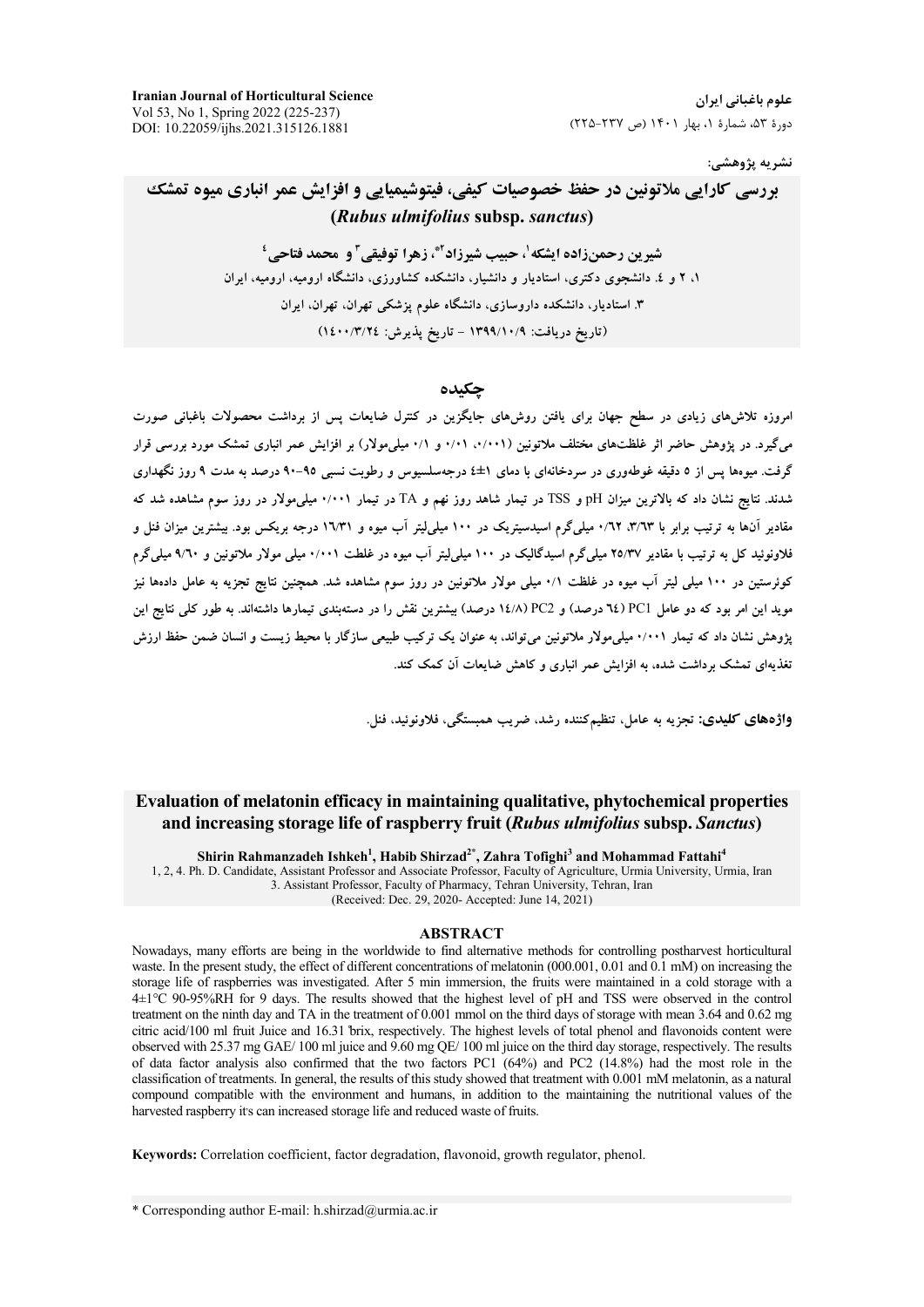### مقدمه

با روند فزآینده افزایش جمعیت در جهان، تأمین امنیت غذایی مستلزم توسعه بیشتر در بخش کشاورزی خواهد بود. بیماریهای پس از برداشت سالانه خسارت فراوانی به تولیدکنندگان میوه وارد می کنند و مقادیر قابل توجهی از این محصولات در اثر فساد ناشی از این آلودگیها غیرقابل مصرف میشوند .(Rahemi, 2008)

تمشک یکی از میوههای با ارزش در بین محصولات باغی میباشد، جنس تمشک (Rubus L.) متعلق به تیره Rosaceae (گلسرخیان) و مشتمل بر گونههایی با برچههای گوشتی، آبدار و به هم چسبیده میباشد. پراکنش این گیاه در جنگلهای شمالی کشور، دامنههای Yousefi et al., ) جنوبی البرز و غرب کشور میباشد 2014). تمشك بهعلت سرشار بودن از اسيدالاژيک، اسیدگالیک، کاتکینها، کامفرول و اسیدسالیسیلیک از فعالیت آنتی|کسیدانی بالایی برخوردار است و میتواند از آسیبهای ناخواسته به غشای سلولی و دیگر ساختارها در بدن جلوگیری کند (Zia-Ul-Haq et al., 2014). میوه تمشک به دلیل لطافت زیاد و داشتن آب بالا مستعد عوامل قارچی بوده و از عمر انباری کوتاهی برخوردار است (Rahmanzadeh Ishkeh *et al.*, 2018). در پژوهشی تیمار اسانس بهلیمو ضمن حفظ ترکیبات (Rubus ulmifolius subsp. فيتوشيميايي ميوه تمشك sanctus) میزان پوسیدگی میوههای تیمار شده را نسبت به شاهد كاهش داد (Ishkeh et al., 2019).

هورمونها وتنظيم كنندههاى رشد گياهى نقش چشمگیری در افزایش عمر پس از برداشت محصولات كشاورزي دارند ( Reid & Jiang, 2012). ملاتونين (N- استیل ۵- متوکسی تریپتامین) یکی از جدیدترین تنظیم کنندههای رشد گیاهی شناسایی شده است، که برای اولین بار از غده کوچکی در مغز خوک (غده پینهآل) کشف و استخراج شد ( Marino et al., 2013). این تنظیم کننده رشد خط مقدم مقابله با تنش اکسیداتیو معرفی شده است و سایر آنتی اکسیدانها به صورت پشتیبان بعد از آن وارد عمل می شوند. از سوی دیگر به دلیل طبیعت دوگانه (خاصيت آبدوستي و چربي دوستي)، به آساني از عرض

Tan et al., ) تغشا عبور کرده و وارد سلول می شود  $. (2013)$ 

ملاتونین از اثرات قارچکشی ارزشمندی برخوردار است، مشخص شده است که می تواند ماندگاری میوهها را با جلوگیری از رشد و فعالیت عوامل بیماریزا طولانیتر کند. در پژوهشی استفاده از ملاتونین، قهوهای شدن عصاره سیب را کاهش، فعالیت ضد میکروارگانیسمی را افزایش داده و ماندگاری آب سیب را طولانی تر کرد ( ,.Zhang et al 2018a). همچنين ملاتونين مي تواند فعاليت گلوكز-۶-فسفات دهيدروژناز ( Glucose-6-phosphate dehydrogenase)، شيكمات دهيدروژناز ( Shikimate dehydrogenase) و فنيل آلانين آمونيالياز (Phenylalanine ammonialyase) را افزایش داده و بدين وسيله باعث افزايش فنلهاى كل شود. همچنین ملاتونین به دلیل نقش همافزایی با اسید سالسیلیک درونزا در مهار پوسیدگیهای قارچی مفيد بوده و موجب طولاني شدن عمر پس از برداشت هلو می شود (Gao et al., 2018). ملاتونین در گیاهان به عنوان یک محرک زیستی شناسایی شده است که موجب افزایش تحمل به تنشهای زیستی و غیرزیستی و بهبود رشد و توسعه گیاه می-گردد. شواهد بیانگر آن است که تنشهای محیطی، Tan et ) میزان ملاتونین درونزا را افزایش میدهند al., 2007; Li et al., 2012). ملاتونين از لحاظ ساختاری شبیه اکسین میباشد که هر دو جزو مشتقات ایندول آمین هستند و می تواند از طریق پذیرندههای اکسین اثر خود را اعمال کنند ( Zhang et al., 2015). كاربرد خارجي ملاتونين در محصولات گیاهی سبب افزایش ملاتونین درونی می شود که نه تنها برای سلامتی مضر و خطرناک نیست بلکه می-تواند سودمند هم باشد (Janas & Posmyk 2013). همچنین ملاتونین بعنوان یک آنتی|کسیدان منحصر به فرد با مهارکنندهی رادیکالهای آزاد از دو طریق مستقيم و غير مستقيم (افزايش بيان ژنها و فعاليت آنزیمهای آنتی|کسیدانی) از گیاهان در مقابل تنشها محافظت مى نمايد (Kim et al., 2007). گزارش شده است که ملاتونین بیان ژنهای مربوط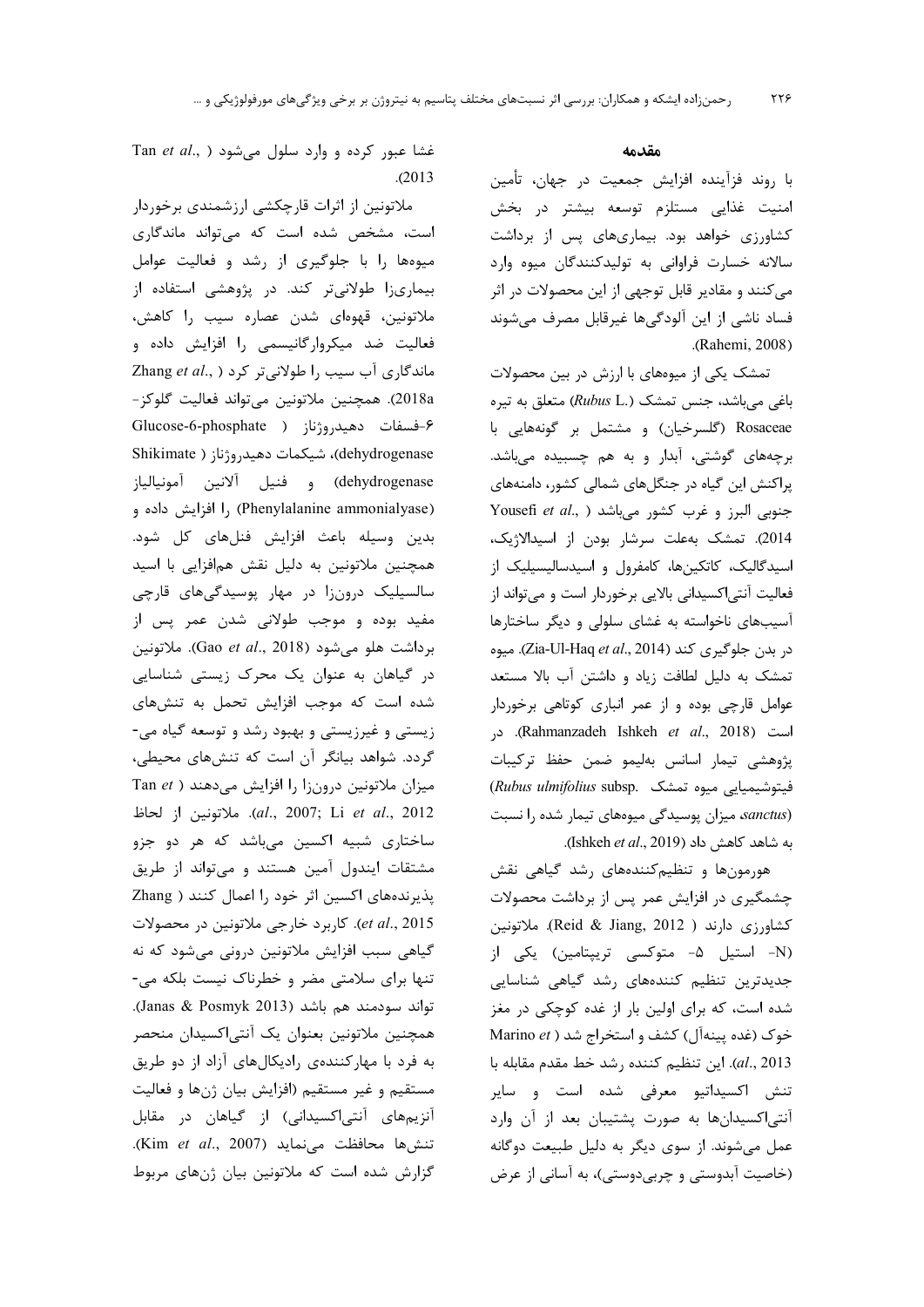به آنزیمهای مسیر فنیل پروپانوئید مانند PAL (Phenylalanine ammonia-lyase)  $CHS<sub>1</sub>$ CHS2 (Chalcone .(Chalcone synthase 1) F<sub>3</sub>H (Flavanone-3-hydroxylase) <sub>9</sub> synthase 2) را تنظيم مي كند (Sun et al., 2016). امروزه نحوه تأثیر تنظیم کنندههای رشد گیاهی مختلف به وفور در محصولات کشاورزی مورد مطالعه و پژوهش قرار گرفته است. بنابراین بررسی تأثیر جدیدترین تنظیم کنندههای رشد شناسایی شده بر روی محصولات باغبانی ضروری به نظر می رسد. به طور کلی هدف از اجرای این پژوهش بررسی اثر غلظت-های مختلف ملاتونین بر عمر انبارداری و خصوصیات فیتوشیمیایی میوه تمشک میباشد.

# مواد و روشها

### تهيه ميوهها

میوههای مورد استفاده در این آزمایش از منطقه خاندرهسی با طول جغرافیایی ('۰۹ <sup>۰</sup>۴۵ °۴۵). عرض جغرافيايي ("۱۶ ´۱۹ ´۱۹ '۳۷) با ۱۳۹۲ متر ارتفاع از سطح دریا در ۲۵ کیلومتری شهر ارومیه، تهیه شد. شاخص برداشت رنگ میوه و راحتی جدا شدن میوه تمشک از ساقه درختچهها بود. میوهها پس از برداشت به آزمایشگاه گروه علوم باغبانی دانشکده کشاورزی دانشگاه ارومیه انتقال یافتند.

### آمادەسازى ملاتونين

غلظتهای (۰/۰۰۱، ۰/۰۱ و ۰/۱ میلی مولار ملاتونین (سيگما آلدريچ) تهيه و ميوهها به مدت ۵ دقيقه در محلول آماده شده غوطهور شدند (Liu et al., 2018).

مقدار ۶۰ گرم میوهی تمشک در ظروف پلاستیکی یکبار مصرف بستهبندی و برای هر واحد آزمایشی در هر مرحله نمونهبرداری در نظر گرفته شد. سپس میوهها به سردخانهای با دمای ۴±۴ درجه سلسیوس و رطوبت نسبی ۹۵-۹۰ درصد منتقل شدند. اندازهگیری صفات شيميايي مانند TSS ،TA و pH، صفات فيتوشيميايي (فنل و فلاونوئيد كل)، كاهش وزن، پوسیدگی و عطر و طعم شاخصها در روزهای سوم، ششم و نهم پس از انبارداری انجام شد.

## اندازهگیری میزان کاهش وزن

برای اندازهگیری میزان کاهش وزن میوهها از ترازوی دیجیتالی (CANDGL300) استفاده شد. برای این منظور تفاوت وزن میوهها ۳، ۶ و ۹ روز پس از نگهداری مورد محاسبه قرار گرفته و میزان کاهش وزن مبوهها بدست آمد (Khademi & Ershadi, 2013).

## اندازہگیری پوسیدگی میوہھا

اندازهگیری میزان پوسیدگی به صورت مشاهدهای توسط ۱۰ ارزیاب انجام شد و میانگین نظرات آنها مورد بررسی قرار گرفت. نمره ۱ به نمونههای دارای کمترین پوسیدگی و نمره ۵ به نمونههای دارای بیشترین پوسیدگی داده شد (۲۰-۰) درصد: نمره ۰، ۲۰-۴۰ درصد: نمره ۲، ۴۰-۶۰ درصد: نمره ۳، ۶۰-۸۰ درصد: نمره ۴ و ۸۰-۱۰۰ درصد: نمره (Khademi & Ershadi, 2013).

اندازهگیری پ هاش pH برای اندازهگیری pH آبمیوه از دستگاه pHمتر ديجيتالي (pH-Meter CG 824) استفاده شد.

اندازه گیری اسیدیته قابل تیتراسیون (TA) اسیدیته کل به روش تیتراسیون با سود ۰/۱ نرمال تا , سیدن به ۸/۳ pH ۸/۳ اندازهگیری و بر حسب میل*ی گ*رم اسید سیتریک در میلی لیتر آب میوه محاسبه شد .(Ayala-Zavala et al., 2007)

# اندازهگیری مواد جامد محلول (TSS)

میزان مواد جامد محلول (TSS) آب میوه با استفاده از دستگاه رفراکتومتر دستی مدل ATAGO ژاپن در دمای آزمایشگاه اندازه گیری شد، برای کالیبره کردن این دستگاه نیز از آب مقطر استفاده گردید (-Ayala .(Zavala et al., 2007)

اندازه گيري ميزان فنل و فلاونوئيد کل اندازهگیری مواد فنلی آب میوه تمشک با استفاده از Ebrahimzadeh et ) معرف فولين سيوكالتيو انجام شد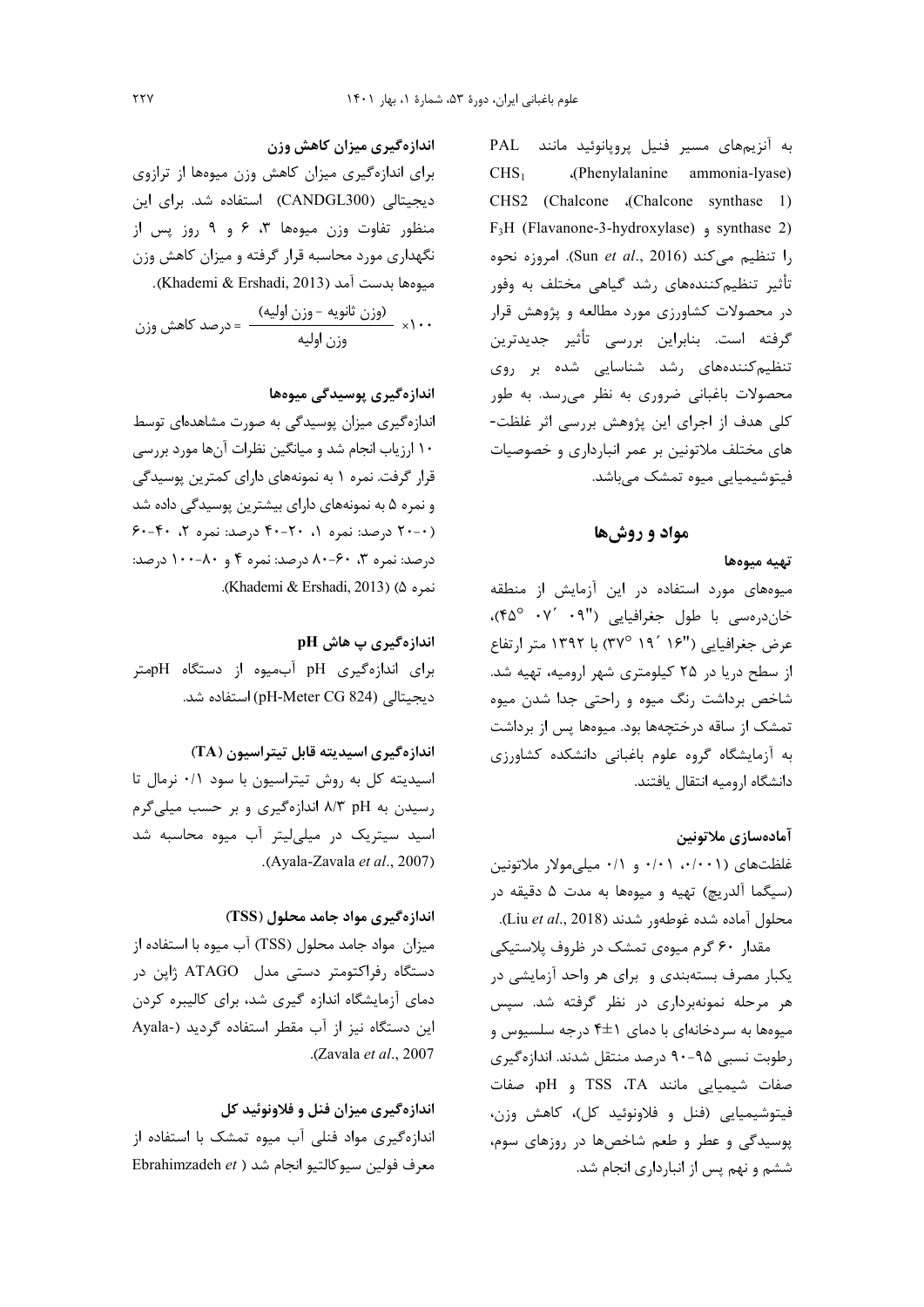al., 2008). جهت رسم منحنى استاندارد نيز از اسیدگالیک استفاده شده و میزان فنل کل آب میوهها برحسب میلی گرم معادل اسیدگالیک بر ۱۰۰ میلی لیتر آب میوه گزارش شد.

برای سنجش میزان فلاونوئید کل از روش Chang et al. (2002) استفاده شد. برای رسم منحنی استاندارد نیز از کوئرسیتین استفاده شد. میزان فلاونوئید کل بر حسب میلی گرم معادل کوئرسیتین بر ۱۰۰ میلے لیتر آب میوه گزارش گردید.

# اندازه گیری عطر و طعم میوهها

سنجش طعم با استفاده از آزمون پنل انجام شد، برای انجام این کار از ۱۰ ارزیاب نظرخواهی شد و میانگین نظرات آنها مورد تجزیه و تحلیل قرار گرفت، در این فرآیند نمره ۱ به نمونههای دارای طعم بهتر و نمره ۵ به نمونههای دارای شاخصهای حسی بدتر داده شد. اندازه گیریها برای روزهای سوم، ششم و نهم به طور جداگانه و هر کدام در روز مربوط به خود صورت گرفت (Khademi & Ershadi, 2013).

# تجزیه و تحلیل آماری

آزمایش به صورت فاکتوریل (دو عامل غلظتهای مختلف ملاتونین و زمان انبارداری) در قالب طرح کامل تصادفی با چهار تکرار انجام شد و دادههای بدست آمده با استفاده از نرمافزار SAS آنالیز شدند. از آزمون چند دامنهای دانکن نیز برای مقایسه میانگین دادهها و از نرم افزار Excel برای رسم نمودارها استفاده شد. انجام آنالیزهای مربوط به تجزیه به عامل و بای پلات نیز با استفاده از نرم افزار Minitab صورت گ فت.

# نتايج و بحث

# درصد كاهش وزن

با توجه به نتايج تجزيه واريانس دادهها اثر زمان نگهداری، غلظتهای مختلف ملاتونین و اثر متقابل بین آنها در مورد صفت کاهش وزن میوه تمشک در سطح احتمال یک درصد معنیدار بودند (جدول ۱). در پایان دوره انبارداری بیشترین درصد کاهش وزن با میانگین ۰/۹۹ درصد مربوط به نمونههای شاهد و کمترین مقدار آن با میانگین ۰/۱۲ درصد از نمونههای تيمار شده با غلظت ٠/١ ميلي مولار بهدست آمد (شکل ۱). وزن میوه از معیارهای مهم کیفیت میوه است که به مرور زمان، باتوجه به شرایط نگهداری کاهش می یابد. در دوره پس از برداشت دو عامل مهم باعث از دست دادن آب و کاهش وزن محصول می شود. یکی قطع شدن رابطه آبی میوه با گیاه مادری و دوم افزایش تعرق در سطح میوه یا سبزی که یک فرآیند فیزیکی است منجر به از دست دادن رطوبت Arevino-Garza et al., 2015). Trevino-Garza et al., 2015). كاهش وزن ميوه به طور عمده به از دست دادن آب بستگی دارد. میزان تنفس و مصرف قند توسط سلول باعث از دست دادن آب بیشتر می شود که یک عامل مهم در زوال محصولات برداشت شده است ( Babalar et al., 2007). شدت تنفس بالا بهدليل تسريع فرآیندهای رسیدگی و پیری، سبب مصرف مواد غذایی میوه میشود و این خود سبب کاهش وزن میوه طی انبارداری می شود (Gao et al., 2013). کاربرد پس از برداشت ملاتونین در میوههای هلو به طور معنیداری کاهش وزن میوه را در مقایسه با شاهد کاهش داد (Gao et al., 2016) كه با يافتههاى بدست آمده در اين پژوهش مطابقت دارد.

| جدول ١. نتايج تجزيه واريانس اثر ملاتونين و زمان انبارماني بر برخي صفات ميوه تمشک.                             |
|---------------------------------------------------------------------------------------------------------------|
| Table 1. Results of variance analysis effect of melatonin and storage time on some traits of raspberry fruit. |

| Source of variation             | df | Mean of squares        |              |              |                      |                   |  |  |
|---------------------------------|----|------------------------|--------------|--------------|----------------------|-------------------|--|--|
|                                 |    | Weight loss percentage | decay index  | pΗ           |                      | <b>TSS</b>        |  |  |
| Melatonin                       |    | 0.019                  | 2.178        | 0.056        | $0.028$ <sup>*</sup> | $3.814^{\degree}$ |  |  |
| Storage time                    |    | $1.182**$              | $15.189**$   | $0.038***$   | $0.018***$           | $7.934**$         |  |  |
| Melatonin $\times$ storage time |    | $0.002^*$              | $0.450^{**}$ | $0.010^{**}$ | $0.002***$           | $5.634**$         |  |  |
| Error                           | 24 | 0.0008                 | 0.039        | 0.002        | 0.0002               | 0.235             |  |  |
| Coefficient variation (CV%)     |    | 5.856                  | 9.164        | .370         | 3.020                | 3.363             |  |  |
|                                 |    |                        |              |              |                      |                   |  |  |

\*\*» \* و ms: به ترتیب تفاوت معنیدار در سطح احتمال ۱ و ۵ درصد و نبود تفاوت معنیدار.

\*\*, \*, ns: Significantly difference at 1% and 5% of probability level, and not significantly difference, respectively.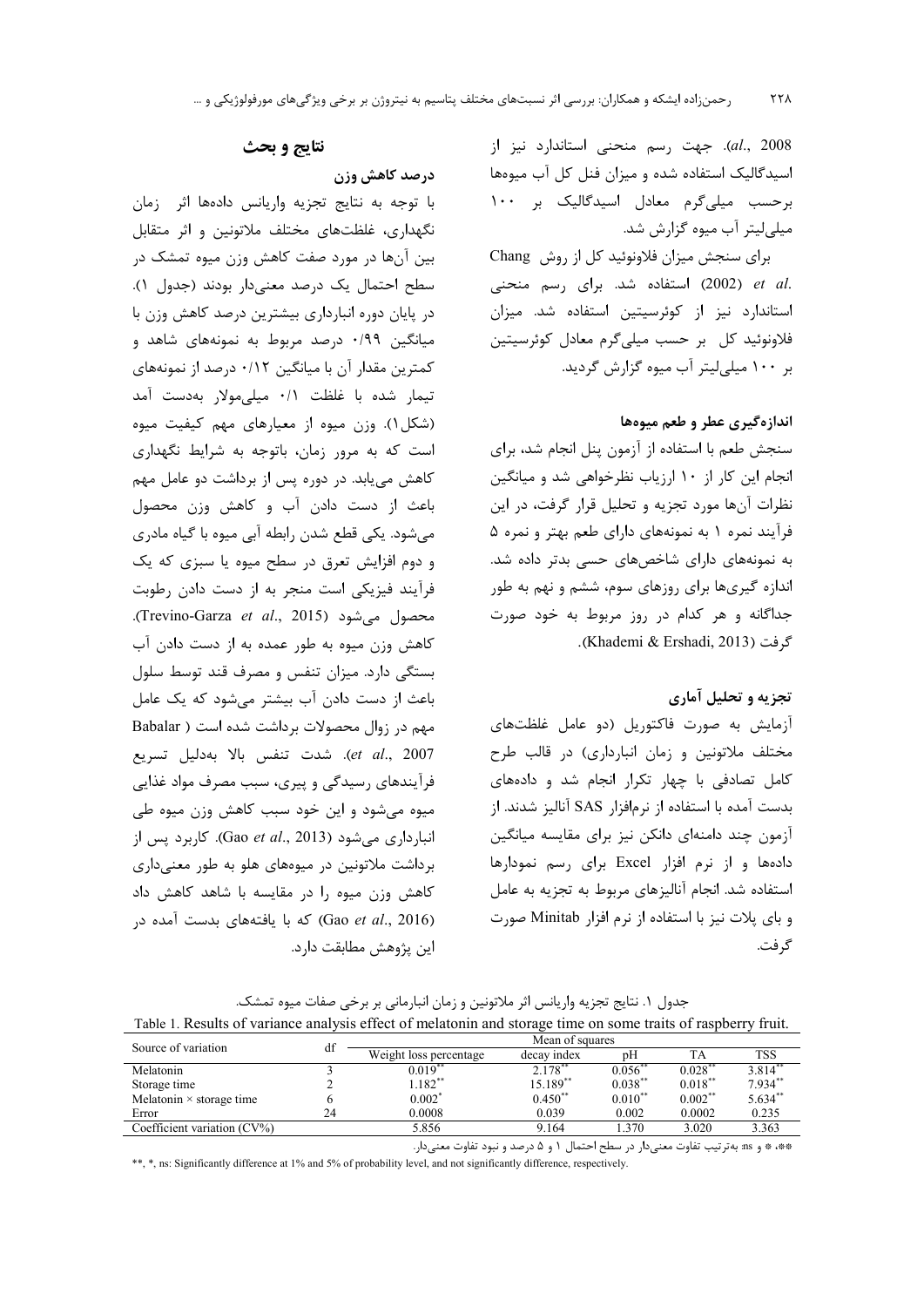



پوسیدگی

تجزیه واریانس دادهها در مورد پوسیدگی میوههای تمشک حاکی از معنیداری آنها در سطح احتمال یک درصد بود (جدول ۱) همچنین براساس مقایسه میانگین دادهها (شکل ۲) کمترین میزان پوسیدگی متعلق به نمونههای تیمار شده با غلظت ۰/۱ میلی مولار در روز سوم پس از انبارداری بود در حالي که بيشترين ميزان پوسيدگي در روز نهم و در میوههای گروه شاهد مشاهده شد. کیفیت میوه با ویژگیهایی چون شکل، اندازه، رنگ و نیز عاری بودن بافت از هر گونه بریدگی و پوسیدگی تعریف میشود با توجه به این که وضعیت ظاهری مهمترین شاخص ارزیابی بازارپسندی محصول است و وجود هر گونه علايم آلودگي و پوسيدگي و نرم شدن ميوه باعث كاهش بازارپسندى محصول مى شود، بنابراين براى حفظ وضعیت ظاهری و بازارپسندی محصول بایستی به دنبال اعمال تیمارهایی بود که سرعت پیری را کاهش داده و از رشد علایم پوسیدگی جلوگیری کند .(Asghari & Khalily, 2014)

### pH

بر اساس نتايج تجزيه واريانس دادهها ميوههاى شاهد و تیمار شده با غلظتهای مختلف ملاتونین اختلاف معنیداری در سطح احتمال یک درصد داشتند (جدول ۱). مقدار pH میوهها بین ۳/۲ در نمونههای شاهد روز صفر (روز برداشت) و ۳/۶ در نمونههای مربوط به شاهد روز نهم متغیر بود. مقایسه میانگین

مربوط به pH میوهها در همه مراحل نمونهبرداری نشان داد که غلظت ۰/۰۱ میلی مولار ملاتونین بهترین عملکرد را در ممانعت از افزایش pH میوهها داشته است. اما در کل میوههای تیمارشده با غلظتهای مختلف ملاتونین در مقایسه با میوههای گروه شاهد از pH پایین تری برخوردار بودند (شکل ۳). از جمله ویژگیهای مهم در تعیین کیفیت میوه، pH عصاره میوه میباشد که به دلیل تغییرات بیوشیمیایی میوه مانند تجزیه اسیدهای آل<sub>ی</sub> به قندها و شرکت د<sub>ر</sub> چرخه تنفس دچار تغییر می شود. علاوه بر این، تغییرات pH عصاره میوه می تواند با شکستن کربوهیدراتها و مواد یکتینی، هیدرولیز پروتئینها و تجزیه گلیکوساکاریدها به واحدهای کوچکتر در طی فرآيند تنفس مرتبط باشد (Akhtar et al., 2010).

# اسيديته قابل تيتراسيون (TA)

نتايج تجزيه واريانس دادههاى مربوط به TA نشانداد که نمونههای تیمارشده نسبت به نمونههای شاهد در سطح احتمال یک درصد معنیدار هستند (جدول ۱). همچنین مقایسه میانگین دادهها نشان داد مقادیر TA نمونهها در محدوده ۰/۶۳ در نمونههای مربوط به شاهد روز صفر و ۰/۳۹ در دادههای مربوط به شاهد روز نهم متغیر بود (شکل ۴). بر اساس نتایج این پژوهش نمونههای تیمار شده با غلظت ۰/۰۰۱ میلی مولار ملاتونین در روز سوم پس از انبارداری بیشترین مقدار TA را داشتند، در حالی که در روزهای ششم و نهم پس از انبارداری غلظت ۰/۱ میلی مولار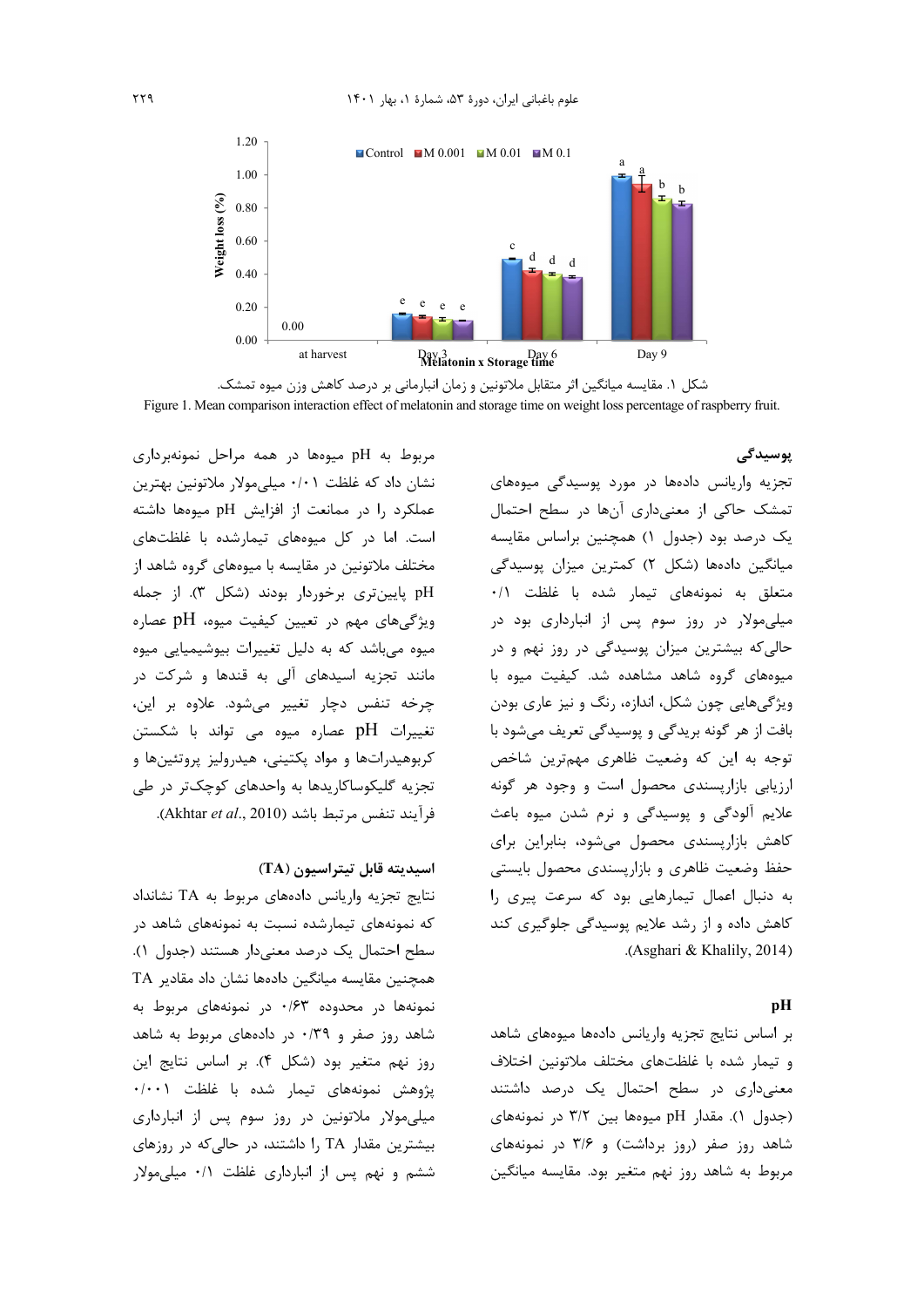لنتايج مطالعه حاضر نشان داد كه (Vargas et al., 2006) غلظت ۰/۰۰۱ میلی مولار ملاتونین در روزهای ابتدایی انبارداری (روز سوم) تأثیر بیشتری بر حفظ میزان اسیدهای آلی داشت در حالی که با گذشت زمان و در روزهای پایانی انبارداری (روزهای ششم و نهم) غلظت ۰/۰۱ میلی مولار میزان اسیدهای آلی بیشتری را حفظ كردند كه اين روند با نتايج مطالعه .Liu et al (2018) در رابطه با تأثير ملاتونين بر مقدار TA ميوه توتفرنگي طي مدت انیا داری کاملاً مشابه بود.

بیشترین مقدار را به خود اختصاص داد. اسیدیته یکی دیگر از پارامترهای مهم در حفظ کیفیت میوه میباشد که با غلظت اسیدهای آلی موجود در میوه رابطه مستقیم دارد (Shokrollah *et al.*, 2012). معمولاً میزان اسید در میوهها طی زمان نگهداری به ویژه در انبارهای با دمای بالا کاهش می،بابد که می تواند به دلیل شکسته شدن اسيد به قند طي فرآيند تنفس ميوه باشد. البته در برخي مطالعات نیز به فعالیت آنزیمی طی نگهداری میوهها اشا, ه شده است که سبب کاهش اسیدیته میوه می شود



شکل ۲. مقایسه میانگین اثر متقابل ملاتونین و زمان انبارمانی بر میزان پوسیدگی میوه تمشک. Figure 2. Mean comparison interaction effect of melatonin and storage time on decay index of raspberry fruit.



شکل ۳. مقایسه میانگین اثر متقابل ملاتونین و زمان انبارمانی بر میزان pH میوه تمشک. Figure 3. Mean comparison interaction effect of melatonin and storage time on pH of raspberry fruit.



شکل ۴. مقایسه میانگین اثر متقابل ملاتونین و زمان انبارمانی بر میزان اسیدهای آلی میوه تمشک. Figure 4. Mean comparison interaction effect of melatonin and storage time on total acidity of raspberry fruit.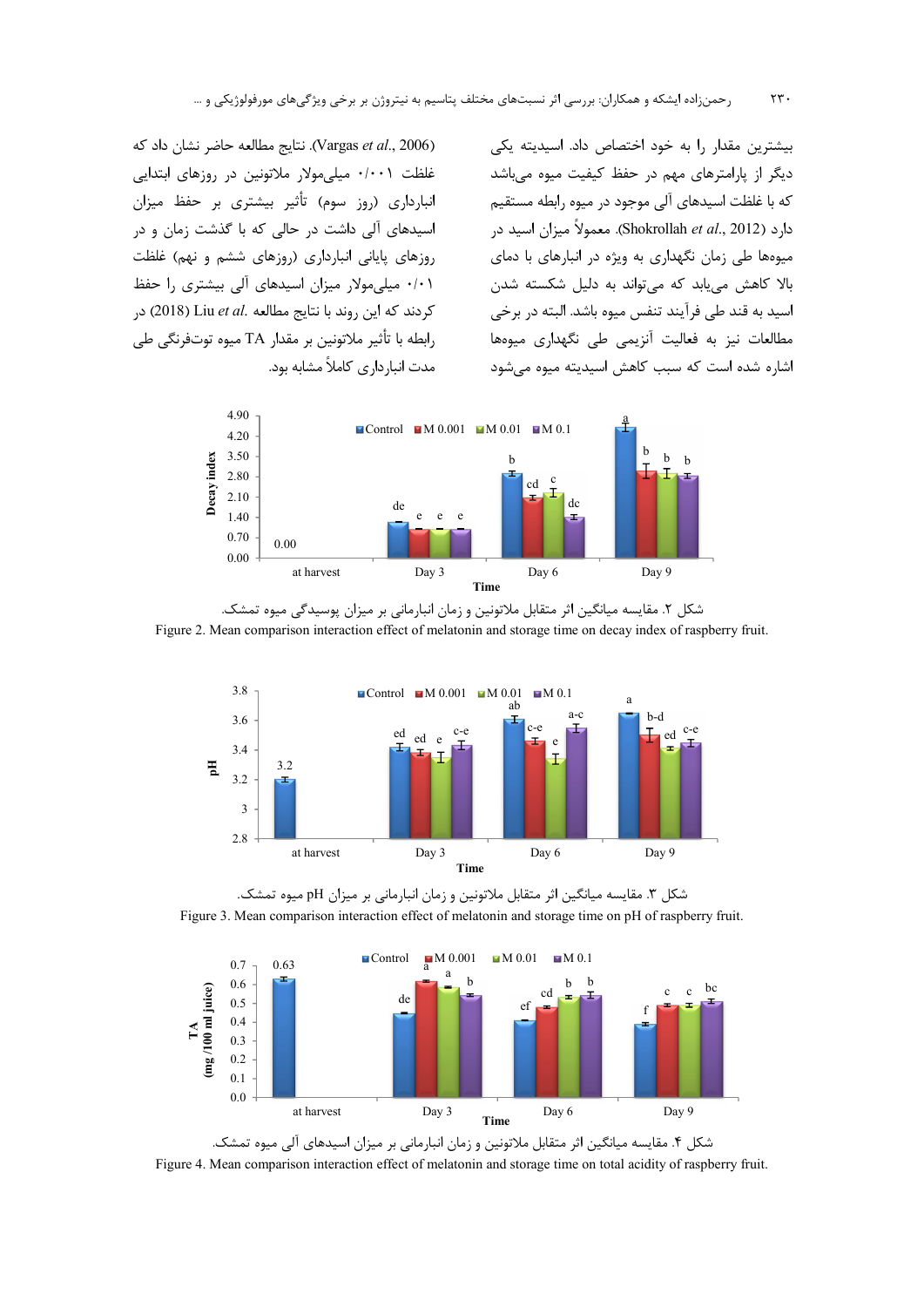میلی مولار ملاتونین در روز سوم پس از انبارداری با میانگین ۲۵/۳۷ میلی گرم بر ۱۰۰ میلی لیتر آبمیوه و در نمونههای شاهد همان روز با مقدار ۱۵/۸۸ میلی گرم بر ۱۰۰ میلی لیتر آبمیوه مشاهده شد. همانطور که در نمودار مشخص است بالاترين غلظت ملاتونين (١/٠ میلیمولار) در روزهای ششم و نهم پس از انبارداری بهتر از سایر تیمارها سبب حفظ محتوای فنل کل میوهها شد. فلاونوئيدها از جمله تركيبات فنلي محسوب مي شوند. بیوسنتز بسیاری از ترکیبات فنلی با اسیدهای آمینه آروماتیک فنیلآلانین، تیروزین و تریپتوفان آغاز میشود (Edwards et al., 2012). تركيبات فنلي تمشك، از اکسیداسیون لیپوزوم در بدن جلوگیری میکنند. این ترکیبات همچنین به صورت قابل ملاحظهای، ظرفیت بالایی را در از بین بردن اکسیژنهای یکتایی (رادیکال آزاد) نشان دادهاند و یا به عنوان دهنده هیدروژن ایفای نقش می كنند (Dai et al., 2009). تيمار ملاتونين با تنظیم بیان ژنهای مسیر فنیل پرویانوئید مانند PAL Zhang et al., ) میشود در Zhang et al., ) 2015). در مطالعات قبلی نیز عنوان شده است که استفاده از تیمار ملاتونین در غلظت ۰/۱ میلی مولار سبب افزایش ترکیبات فنلی و در نتیجه افزایش کیفیت میوه Zhang et al. .(Liu et al., 2018) توت فرنگی می شود (2018) گزارش کردند که در میوههای لیچی تیمار شده با ملاتونين مقدار تركيبات فنلي، فلاونوئيدي و أنتوسيانيني بهطور معنىداري افزايش يافت أنها معتقد بودند که ملاتونین میتواند اکسیداسیون آنزیمی ترکیبهای فنلی را مهار کرده و قهوهای شدن گوشت ميوه ليچے ,ا به تأخير اندازد.

مواد جامد محلول (TSS) در این پارامتر نیز میوههای تیمار شده و شاهد از اختلاف معنیداری در سطح احتمال یک درصد برخوردار بودند (جدول ١). همچنین بر اساس نتایج مقایسه میانگین دادهها (شكل ۵) بيشترين ميزان مواد جامد محلول مربوط به میوههای شاهد در روز نهم پس از انبارداری بود، در حالی که کمترین میزان آن در میوههای تیمار شده با غلظت ۰/۰۱ میلی مولار ملاتونین مشاهده گردید. مواد جامد محلول یکی از صفات مهم برای بررسی كيفيت ميوه محسوب مىشود، تغيير مواد جامد محلول در طی رسیدن میوه در دوره پس از برداشت با هیدرولیز پلی ساکاریدها و غلیظ شدن عصاره میوه و همچنین كاهش آب ميوه مرتبط مى باشد (Vargas et al., 2008). در هنگام رسیدن میوه تنفس و تولید اتیلن افزایش پیدا کرده و فعالیت آنزیمهای تجزیه کننده دیواره سلولی بيشتر مي شود كه منجر به شكستهشدن کربوهیدراتهای پلیمری دیواره سلولی و تغییر در مزه و بافت محصول میگردد و به همین دلیل همراه با رسیدن میوه، مواد جامد محلول نیز افزایش پیدا میکند .(Rahemi, 2005)

### محتواي فنل كل

تجزیه واریانس دادههای مربوط به محتوای فنل کل نیز نشانگر معنیداری اثر زمان نگهداری، غلظت ملاتونین و اثر متقابل بین آنها در سطح احتمال یک درصد بود (جدول ٢). مطابق نمودار مقايسه ميانگين مربوط به فنل (شکل ۶) بیشترین و کمترین مقادیر مربوط به فنل کل به ترتیب در نمونههای تیمار شده با غلظت ۰/۰۰۱



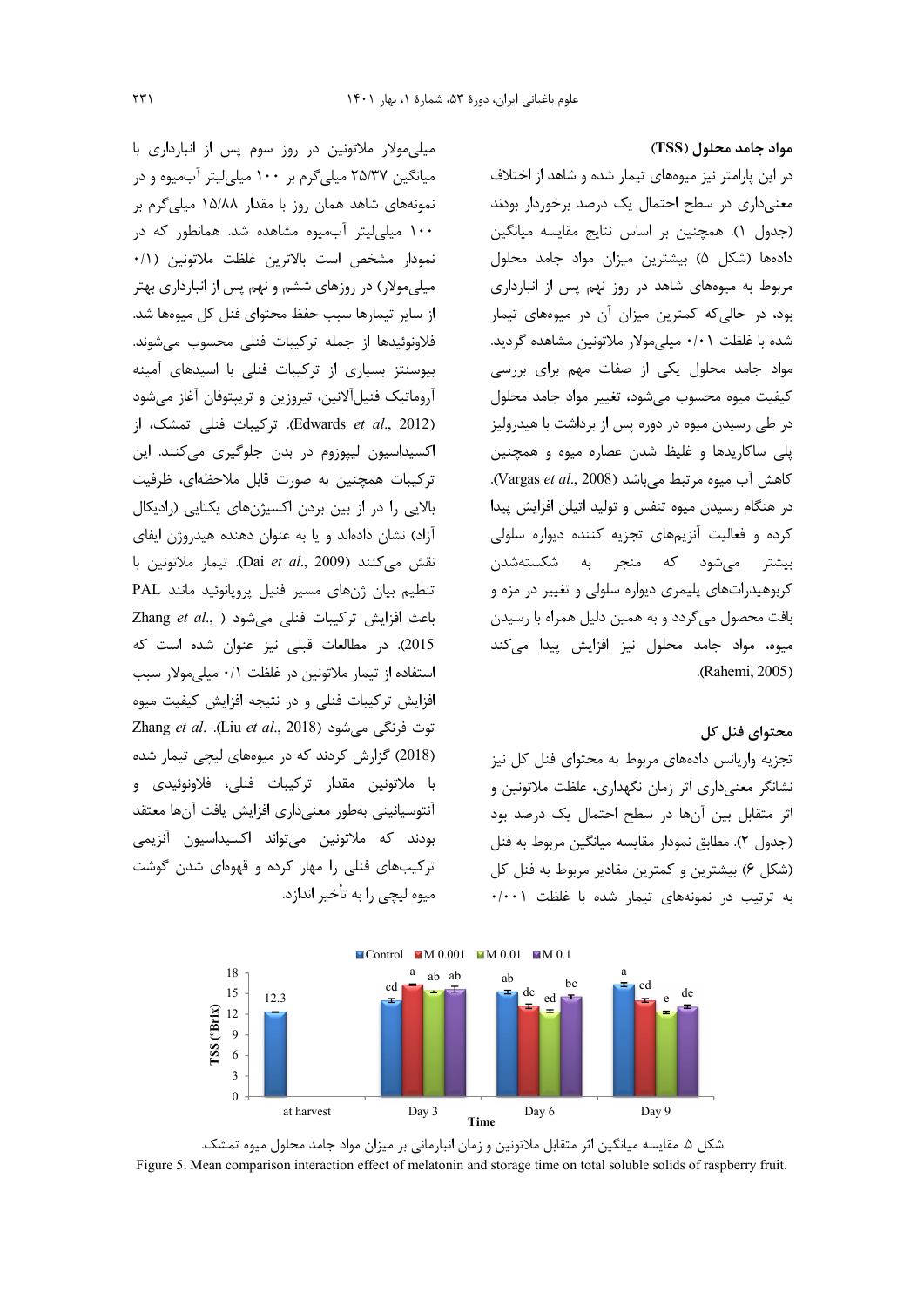| Table 2. Results of variance analysis effect of including and storage thre on some trans of raspocity fruit. |    |                 |           |                         |  |  |  |  |
|--------------------------------------------------------------------------------------------------------------|----|-----------------|-----------|-------------------------|--|--|--|--|
| Source of variation                                                                                          |    | Mean of squares |           |                         |  |  |  |  |
|                                                                                                              |    | <b>TPC</b>      | TFC       | Flavor                  |  |  |  |  |
| Melatonin                                                                                                    |    | 89.135          | $0.014^*$ | 3.177                   |  |  |  |  |
| Storage time                                                                                                 |    | 18.189**        | 0.026     | $7.536^{**}$<br>0.295** |  |  |  |  |
| Melatonin $\times$ storage time                                                                              |    | $6.175***$      | 0.001'    |                         |  |  |  |  |
| Error                                                                                                        | 24 | 0.716           | 0.0005    | 0.059                   |  |  |  |  |
| Coefficient variation $(CV\%)$                                                                               |    | 3.864           | 2.734     | 11.106                  |  |  |  |  |

جدول ٢. نتايج تجزيه واريانس اثر ملاتونين و زمان انبارماني بر برخي ميوه تمشك. Table 2. Results of variance analysis effect of melatonin and storage time on some traits of raspberry fruit

\*\*\* \* و as: به ترتیب تفاوت معنی دار در سطح احتمال ۱ و ۵ درصد و نبود تفاوت معنی دار.

\*\*, \*, ns: Significantly difference at 1% and 5% of probability level, and not significantly difference, respectively.



شکل ۶. مقایسه میانگین اثر متقابل ملاتونین و زمان انبارمانی بر محتوای فنل کل میوه تمشک. Figure 6. Mean comparison interaction effect of melatonin and storage time on total phenolic of raspberry fruit.

#### محتواي فلاونوئيد كل

دادههای مربوط به فلاونوئید کل نیز بر اساس تجزیه واریانس دادهها در سطح احتمال یک درصد معنیدار بودند (جدول ٢). مقادير فلاونوئيد كل در محدوده ٩/٤٠ تا ٨/١٠ ميلي گرم كوئرستين بر ١٠٠ ميلي/يتر آبميوه متغیر بود. بیشترین فلاونوئید کل مربوط به میوههای تیمار شده با غلظت ۰/۱ میلیمولار ملاتونین در روز سوم بود در حالی که کمترین مقدار آن مربوط به میوههای شاهد در روز نهم بود (شکل ۷). تیمار ملاتونین در تنظیم بیان ژنهای دخیل در سنتز آنزیمهای کلیدی مسیر فنيل يرويانوئيدها مانند فنيل آلانين آمونيالياز و چالكون سنتاز ١ و ٢ نقش دارد، در نتيجه باعث تجمع تركيبات . فنلي و فلاونوئيدها مي شود (Zang et al., 2016)

#### عطر و طعم

در مورد فاكتور عطر و طعم نيز تجزيه واريانس دادهها نشان دهنده معنی داری در سطح احتمال یک درصد بود

(جدول ٢)، ضمن اينكه بدترين ميزان عطر و طعم بر اساس نمودار مقایسه میانگین (شکل ۸) مربوط به نمونههای شاهد روز نهم پس از انبارداری بود درصورتی که بهترین عطر و طعم را نمونههای تیمار شده با غلت ۰/۱ میلی مولار ملاتونین در روز سوم پس از انبارداری به خود اختصاص دادند. پر واضح است که هر چه از زمان اولیه انبارداری فاصله گرفته شود میوهها دچار پوسیدگی بیشتری شده و عطر و طعم اولیه خود را از دست خواهند داد اما اعمال تیمارهایی مانند ملاتونین به دلیل ممانعت از پوسیدگی این روند را در میوههای تیمار شده نسبت Zhang et al., ) به میوههای شاهد کاهش خواهد داد 2018a). گزارش شده است که استفاده از ملاتونین به دلیل فعالیت ضد میکروارگانیسمی ماندگاری سیب را افزايش داد (Zhang et al., 2018a).

# تجزيه به عامل ها تجزیه به عاملها روش موثری برای تعیین عوامل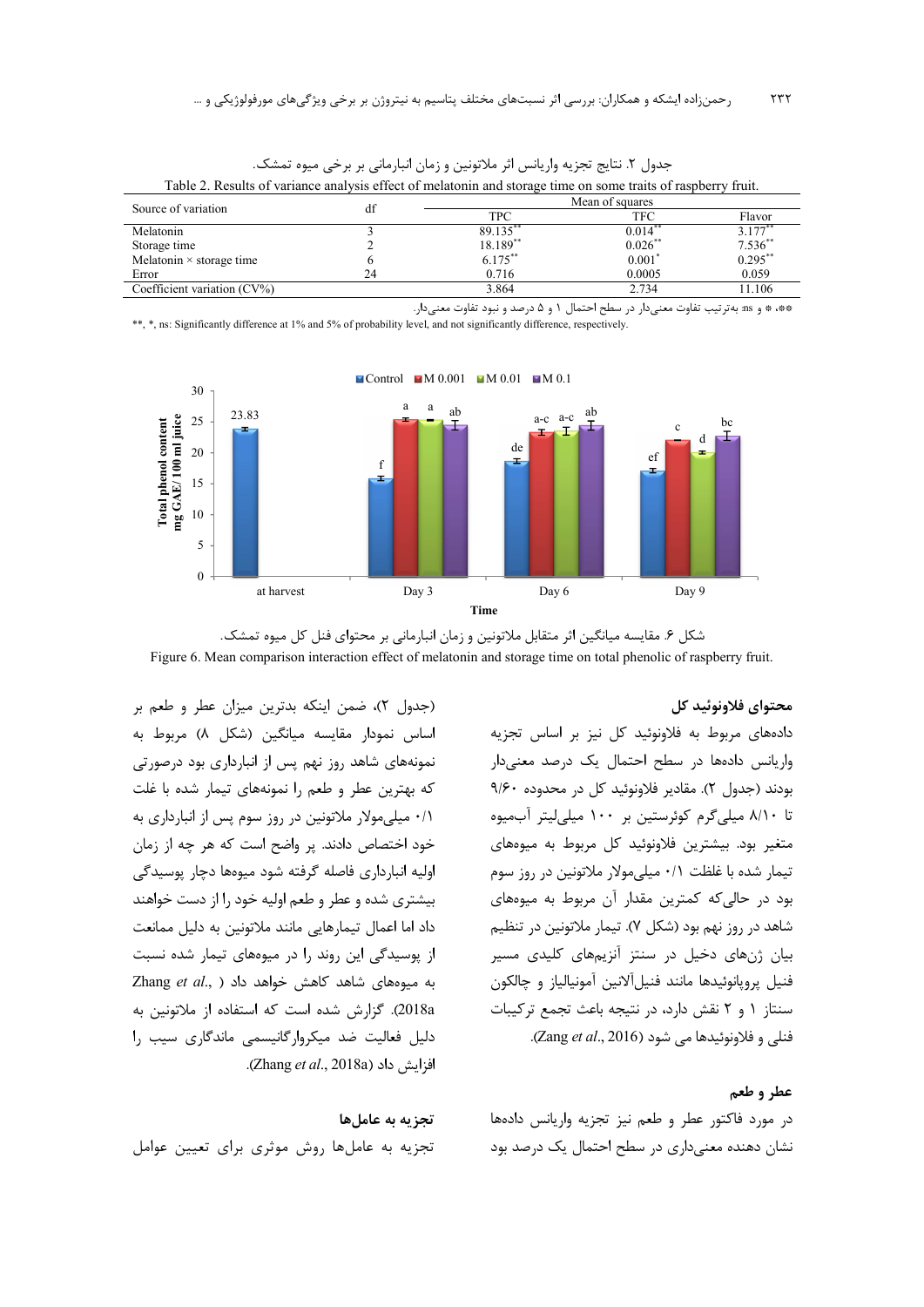(Masiha *et al.*, 2002). جدول ٣ نتايج تجزيه به عاملها را نشان میدهد. میزان واریانس نسبی هر عامل نشان دهنده اهمیت آن عامل در واریانس کل صفات موردبررسی است و بهصورت درصد بیان شده ست.

مستقیم و غیرمستقیم که در همبستگی شرکت دارند بهشمار میآید و اهمیت نسبی هر یک از عوامل را نیز فراهم میکند. تجزیه همبستگی كل به اثرات مستقيم و غيرمستقيم مي تواند در جرای برنامههای موثر گزینش ارزشمند باشد



شکل ۷. مقایسه میانگین اثر متقابل ملاتونین و زمان انبارمانی بر میزان محتوای فلاونوئید کل میوه تمشک. Figure 7. Mean comparison interaction effect of melatonin and storage time on total flavonoid of raspberry fruit.



شکل ۸. مقایسه میانگین اثر متقابل ملاتونین و زمان انبارمانی بر میزان عطر و طعم میوه تمشک.

Figure 8. Mean comparison interaction effect of melatonin and storage time on flavor score of raspberry fruit.

جدول ۳. تجزیه عاملهای مربوط به صفات کیفی و فیتوشیمیایی و مقادیر ویژه، درصد واریانس مربوط به هر صفت میوه تمشک. Table 3. Principal components analysis related to qualitative and phytochemical traits and specific values percentage of variance related to each trait of raspberry fruit.

| Row         | Factor                         | Principal components |         |         |         |         |            |         |         |         |
|-------------|--------------------------------|----------------------|---------|---------|---------|---------|------------|---------|---------|---------|
|             |                                | First                | Second  | Third   | Fourth  | Fifth   | <b>Six</b> | Seventh | Eighth  | Ninth   |
|             | pH                             | $-0.29$              | $-0.43$ | $-0.28$ | 0.37    | $-0.56$ | 0.36       | 0.14    | $-0.16$ | $-0.05$ |
| 2           | <b>TA</b>                      | 0.35                 | 0.15    | $-0.31$ | $-0.45$ | $-0.07$ | 0.14       | 0.60    | $-0.37$ | $-0.11$ |
| 3           | <b>TSS</b>                     | 0.04                 | $-0.78$ | $-0.29$ | $-0.33$ | 0.24    | $-0.32$    | $-0.06$ | 0.12    | $-0.06$ |
| 4           | weight loss                    | $-0.36$              | 0.31    | $-0.29$ | $-0.12$ | $-0.23$ | $-0.35$    | 0.05    | 0.35    | $-0.59$ |
| 5           | percent weight loss            | $-0.39$              | 0.16    | $-0.28$ | $-0.09$ | $-0.07$ | $-0.31$    | 0.22    | 0.06    | 0.75    |
| 6           | Decay                          | $-0.39$              | 0.11    | $-0.22$ | 0.02    | 0.34    | $-0.08$    | $-0.31$ | $-0.72$ | $-0.14$ |
| 7           | Flavor                         | 0.39                 | $-0.00$ | 0.07    | 0.08    | $-0.54$ | $-0.59$    | $-0.24$ | $-0.33$ | 0.04    |
| 8           | Phenol                         | 0.31                 | 0.20    | $-0.61$ | $-0.09$ | $-0.07$ | 0.31       | $-0.55$ | 0.19    | 0.14    |
| 9           | Flavonoid                      | 0.29                 | 0.05    | $-0.35$ | 0.70    | 0.36    | $-0.23$    | 0.28    | 0.06    | $-0.05$ |
| Eigenvalues |                                | 5.75                 | 1.33    | 0.94    | 0.68    | 0.19    | 0.04       | 0.03    | 0.00    | 0.00    |
|             | Percentage of variance         | 0.64                 | 0.14    | 0.10    | 0.07    | 0.02    | 0.00       | 0.00    | 0.00    | 0.00    |
|             | Cumulative variance percentage | 0.64                 | 0.78    | 0.89    | 0.96    | 0.99    | 0.99       | 0.99    | 1.00    | 1.00    |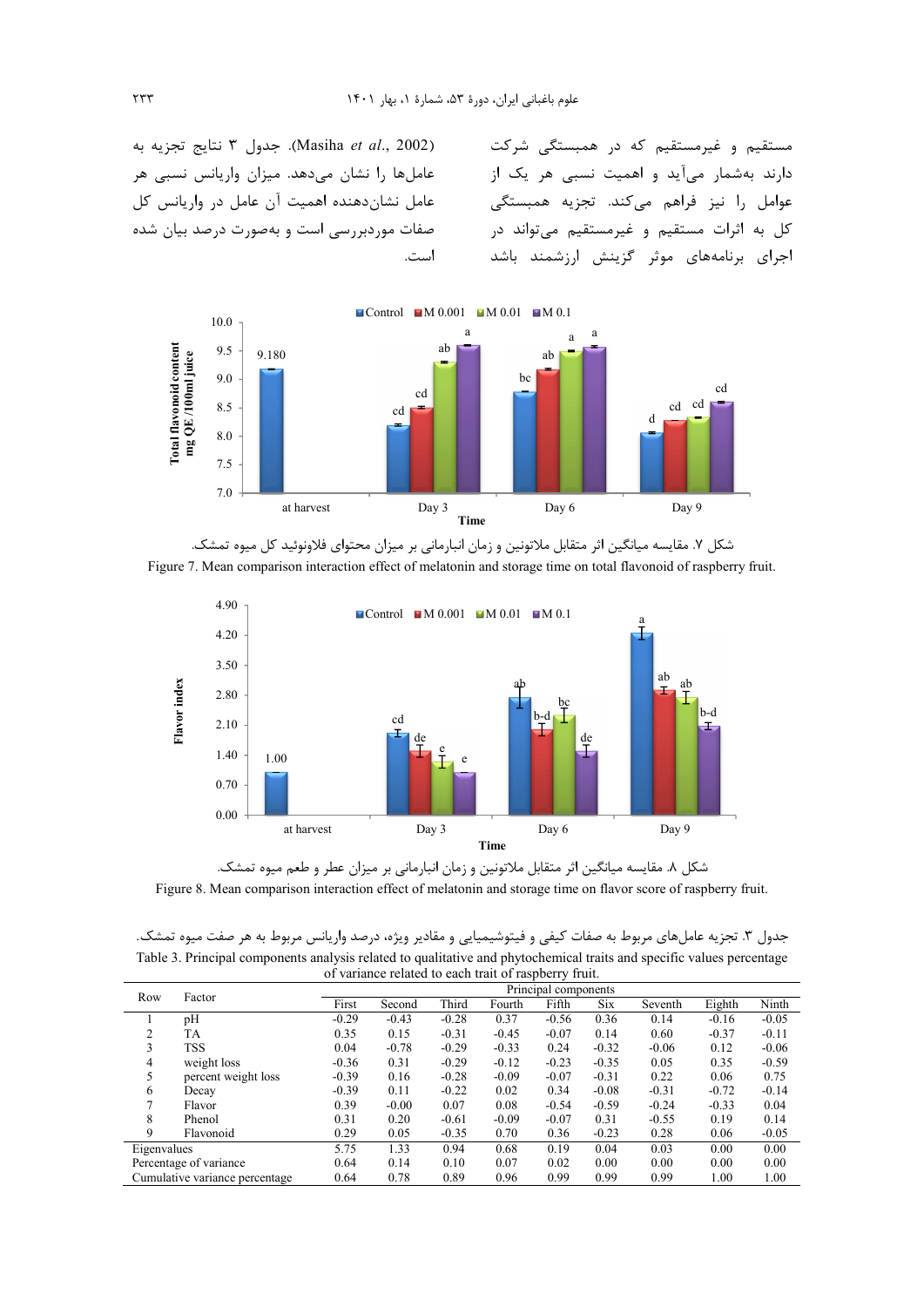نتايج مربوط به PCA نشان داد كه بيش از ۹۹ درصد از افزایش عمر انباری تمشک توسط پنج مولفه اول اتفاق افتاده است و یک درصد باقیمانده مربوط به عاملهای ششم تا نهم میباشد. در این تجزیه ۵ عامل اصلی و مستقل توانستند در مجموع ۹۹/۱ درصد از كل واريانس را توجيه كنند.

در عامل اول صفات اسیدهای آلی، مواد جامد محلول، عطر و طعم، فنل و فلاونوئيد با ضرايب مثبت (به  $\cdot$ ترتیب ۱۳۵، ۰/۴۴، ۰/۳۹، ۰/۳۱ و ۰/۲۹) وصفات اسیدیته، درصد کاهش وزن، مقدار کاهش وزن و پوسیدگی با ضرایب منفی (به ترتیب ۰/۲۹ - ۰/۳۶ ۰/۳۹- و ۰/۳۹-) بالاتر از بقیه قرار گرفته و در مجموع ۶۴ درصد از کل واریانس را تشکیل دادند.

در عامل دوم صفات اسیدهای آلی، درصد کاهش وزن، مقدار كاهش وزن، فنل و فلاونوئيد با ضرايب مثبت (به ترتيب ٠/١۵، ٠/٣١، ٠/١۶، ٠/١١، ٠/١١، ٠/٢٠ ۰/۰۵) و pH و TSS با ضرایب منفی (به ترتیب ۰/۴۳-و ۰/۷۸-) بالاتر از بقیه قرار گرفتند و در مجموع ۰/۱۴ درصد از واریانس کل را شامل شدند.

## نمودار پراکندگے

نمودار پراکندگی برای نمایش ارتباط بین دو متغیر به کار می,رود. در نمودار پراکندگی مجموعهای از نقاط بر اساس

مقادیر دو متغیر در نمودار قرار می گیرند. با نگاه کلی به شکل نمودار پراکندگی میتوان به وجود رابطه و یا عدم وجود بين دو متغير يې برد. از آنجا كه مولفههاي اول و دوم (PC1 و PC2) سهم زيادي از درصد واريانس كل صفات مورد اندازهگیری در میان تیمارها را تشکیل می دهند، با استفاده از این دو مولفه و نرم افزار Minitab می توان نمودار پراکندگی را رسم کرد از آنجا که در تجزیه و تحلیل مولفههای اصلی، تنها عوامل اصلی برای طبقهبندی استفاده می شود این نوع از تجزیه و تحلیل می تواند برای یافتن رابطه تیمارها استفاده شود. براساس صفات مورد اندازهگیری و مولفه های اول و دوم که در مجموع ۷۸ درصد از واریانس کل را شامل میشوند. این نوع تجزیه تحلیل ١٢ تیمار را در ۴ گروه قرار داد که شامل گروه ۱ (9 M 0.001 Day) M M M 0.01 Day .(M 0.001 Day 6 .M 0.01 Day 6) ۲ مگروه ۲ (M 0.001 Day 6 .M 0.01 گروه ۳ (Control Day 9 ،Control Day 6) و گروه ۴ M M 0.001 Day 3 M 0.01 Day 3 M 0.1 Day 3) Control Day 3 .0.1 Day 6). می باشد (شکل ۹).

### ضر یب همیستگے ِ

در این پژوهش، میزان همبستگی بین صفات مختلف اندازهگیری شده در میوههای تمشک تیمارشده مورد بررسی قرار گرفت (جدول ۴).



شکل ۹. تجزیه بای پلات پراکنش تیمارهای مختلف ملاتونین بر روی میوه تمشک بر اساس صفات موثر در عامل های اول (۶۴  $(PC2 = \{PC1\} )$ درصد = PC1) و دوم (۱۴/۸درصد

Figure 9. Transmittal of different melatonin treatments on raspberry fruit based on effective traits in the first (principal comparisons =  $64\%$ ) and second (principal comparisons = 14.8%) factors by Biplot analysis.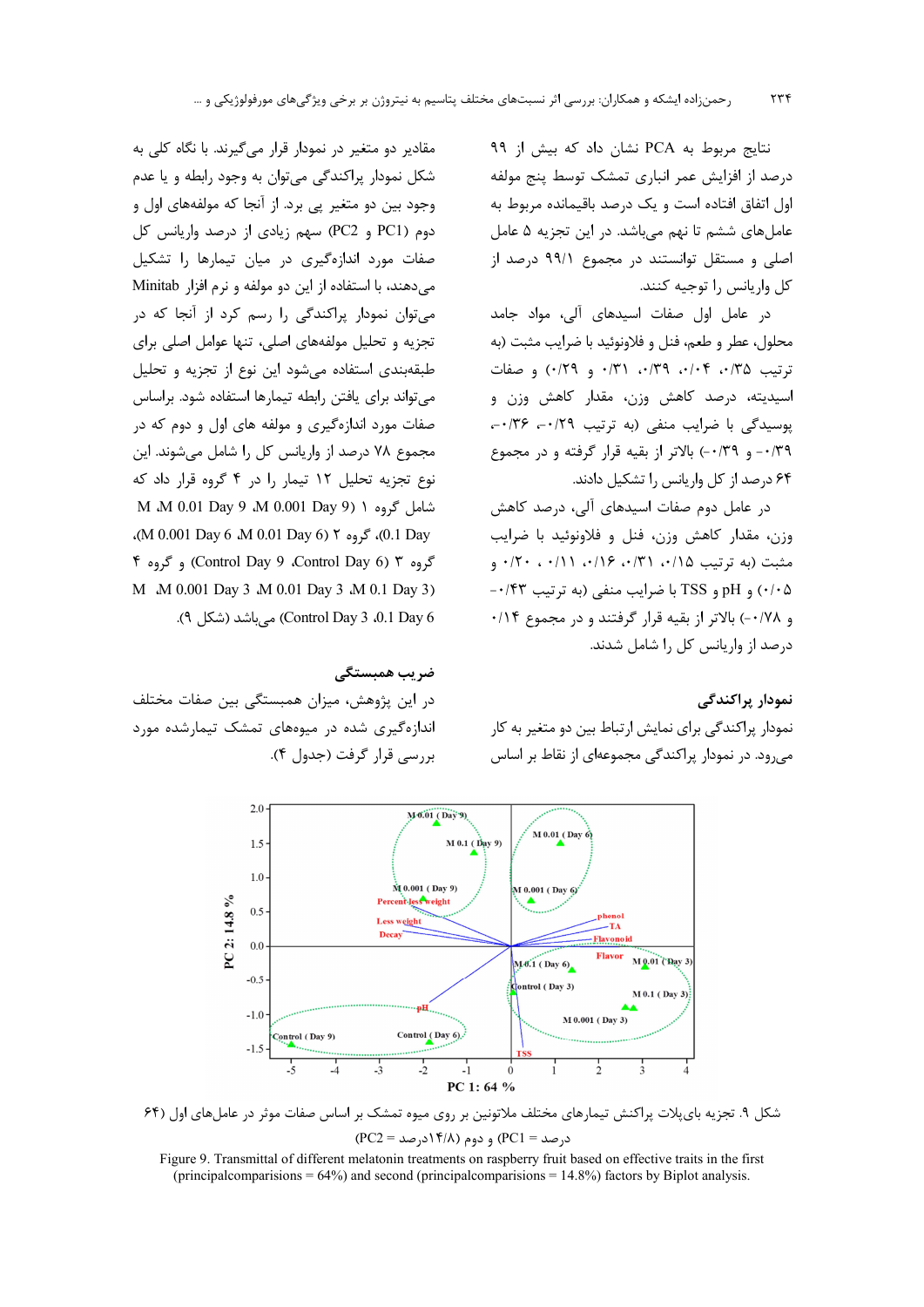| Table 4. Correlation between qualitative and phytochemical traits of raspberries during storage. |                        |                        |                        |              |                        |                      |                      |        |
|--------------------------------------------------------------------------------------------------|------------------------|------------------------|------------------------|--------------|------------------------|----------------------|----------------------|--------|
|                                                                                                  | WLP                    | DI                     | рH                     | TA           | <b>TSS</b>             | <b>TPC</b>           | <b>TFC</b>           | Flavor |
| WLP                                                                                              | 000.                   |                        |                        |              |                        |                      |                      |        |
| DI                                                                                               | $0.916***$             | 1.000                  |                        |              |                        |                      |                      |        |
| pH                                                                                               | 0.508 <sup>ns</sup>    | $0.638^*$              | 1.000                  |              |                        |                      |                      |        |
| TA                                                                                               | $-0.551^{\text{ns}}$   | $-0.734$ **            | $-0.710$ <sup>**</sup> | 1.000        |                        |                      |                      |        |
| <b>TSS</b>                                                                                       | $-0.317$ <sup>ns</sup> | $-0.144$ <sup>ns</sup> | $0.332^{ns}$           | $0.122^{ns}$ | 1.000                  |                      |                      |        |
| <b>TPC</b>                                                                                       | $-0.390^{\text{ns}}$   | $-0.555^{\text{ns}}$   | $-0.501^{\rm nc}$      | $0.881***$   | 0.058 <sup>ns</sup>    | 000.1                |                      |        |
| <b>TFC</b>                                                                                       | $-0.564^{\text{ns}}$   | $-0.554^{\text{ns}}$   | $-0.299^{ns}$          | $0.496^{ns}$ | $-0.020$ <sup>ns</sup> | $0.695^{\circ}$      | 1.000                |        |
| Flavor                                                                                           | $-0.827**$             | $-0.952$ **            | $-0.622$ <sup>*</sup>  | $0.763***$   | 0.052 <sup>ns</sup>    | $0.674$ <sup>*</sup> | $0.657$ <sup>*</sup> | 1.000  |

.<br>جدول ۴ همبستگی بین صفات کیفی و فیتوشیمیایی تمشک طی مدت انبارداری.<br>.

\*\*، \* و ms: بهترتيب تفاوت معنىدار در سطح احتمال ١ و ۵ درصد و نبود تفاوت معنىدار.

\*\*, \*, ns: Significantly difference at 1% and 5% of probability level, and not significantly difference, respectively.

میزان اسیدیته با مقدار اسیدهای آلی نیز همبستگی منفی معنے داری وجود داشت، هرچه مقدار عددی اسیدیته کمتر باشد، اسیدهای آلی از مقدار بیشتری بر خور دارند.

### نتىجەگىرى كلى

در مجموع نتایج پژوهش حاضر نشان داد که تنظیم کننده رشد ملاتونین از پتانسیل خوبی برای افزایش عمر قفسهای میوه تمشک به وسیلهی حفظ ترکیبات فیتوشیمیایی در مدت زمان بیشتری نسبت به میوههای بدون تیمار برخوردار است. بنابراین بر اساس نتایج این آزمایش مے توان عنوان کرد که ملاتونین به عنوان یک تنطیم کننده رشد و ترکیب طبیعی بدون عوارض جانبی نگهدارندههای شیمیایی میتواند نقش موثری در حفظ کیفیت میوه تمشک در دوره سر از برداشت داشته باشد.

.<br>ضرایب همبستگ*ی* ساده بین صفات نشان داد که برخی از صفات اندازهگیری شده همیستگی مثبت و یا منفی با هم دارند. نتایج بررسی همبستگی ساده بین ۔<br>صفات اندازہگیری شدہ نشان داد که، همبستگے، مثبتی در سطح احتمال ۱ درصد بین میزان پوسیدگی و درصد کاهش وزن وجود دارد، به عبارتی هرچه در نمونههای مورد آزمایش مقدار یوسیدگی افزایش پابد درصد کاهش وزن نیز بیشتر خواهد بود. در صورتی که میان پوسیدگی .<br>میوهها با میزان عطر طعم همبستگی منفی در سطح احتمال ۱ درصد وجود داشت، پر واضح است که هر چه میزان یوسیدگی گستردهتر باشد نمونهها از عطر و طعم کمتری برخوردار خواهند بود. ترکیبات فنلی و فلاونوئیدی نیز همبستگی مثبت معنی،داری با یکدیگر داشتند زیرا که این دو ترکیب از مسیر سنتز مشترکی برخوردار هستند (Pérez-Balibrea et al., 2011). بين

#### **REFERENCES**

- 1. Akhtar, A., Abbasi, N. A., & Hussain, A. (2010). Effect of calcium chloride treatments on quality characteristics of loquat fruit during storage. Pakistan Journal of Botany, 42(1), 181-188.
- 2. Asghari, M. R., & Khalily, H. (2014). Effect of *Aloe vera* gel on polyphenol oxidase enzyme activity, quality attributes and storage life of sweet cherry fruit (Prunus avium cv. Siahe Mashhad). Journal of Horticulture Science, 28(3), 399-406. (In Farsi).
- 3. Ayala-Zavala, J. F., Wang, S. Y., & Gonzalez-Aguilar, G. A. (2007). High oxygen treatment increases antioxidant capacity and postharvest life of strawberry fruit. Food Technology and Biotechnology, 45, 166-173.
- 4. Babalar, M., Asghari, M., Talaie, A., & Khosroshahi, A. (2007). Effect of pre and post-harvest salicylic acid treatment on ethylene production, fungal decay and overall quality of Selva strawberry fruit. Food Chemistry, 105, 449-453.
- 5. Chang, Q., Zuo, Z., Harrison, F., & Chow, M. S. S. (2002). Hawthorn, *International Journal of* Clinical Pharmacology and Therapeutics, 42(6), 605-612.
- 6. Dai, J., Gupte, A., Gates, L., & Mumper, R. J. (2009). A comprehensive study of anthocyanin containing extracts from selected blackberry cultivars: extraction methods, stability, anticancer properties and mechanisms. Journal of Food and Chemical Toxicology, 47(4), 837-847.
- 7. Ebrahimzadeh, M. A., Hosseinimehr, S. J., Hamidinia, A., & Jafari, M. (2008). Antioxidant and free radical scavenging activity of Feijoa sallowiana fruits peel and leaves. Journal of Pharmacol-online,  $1, 7-14.$
- 8. Edwards, J. E., Brown, P. N., Talent, N., Dickinson, T. A., & Shipley, P. R. (2012). A review of the chemistry of the genus Crataegus. Phytochemistry, 79, 5-26.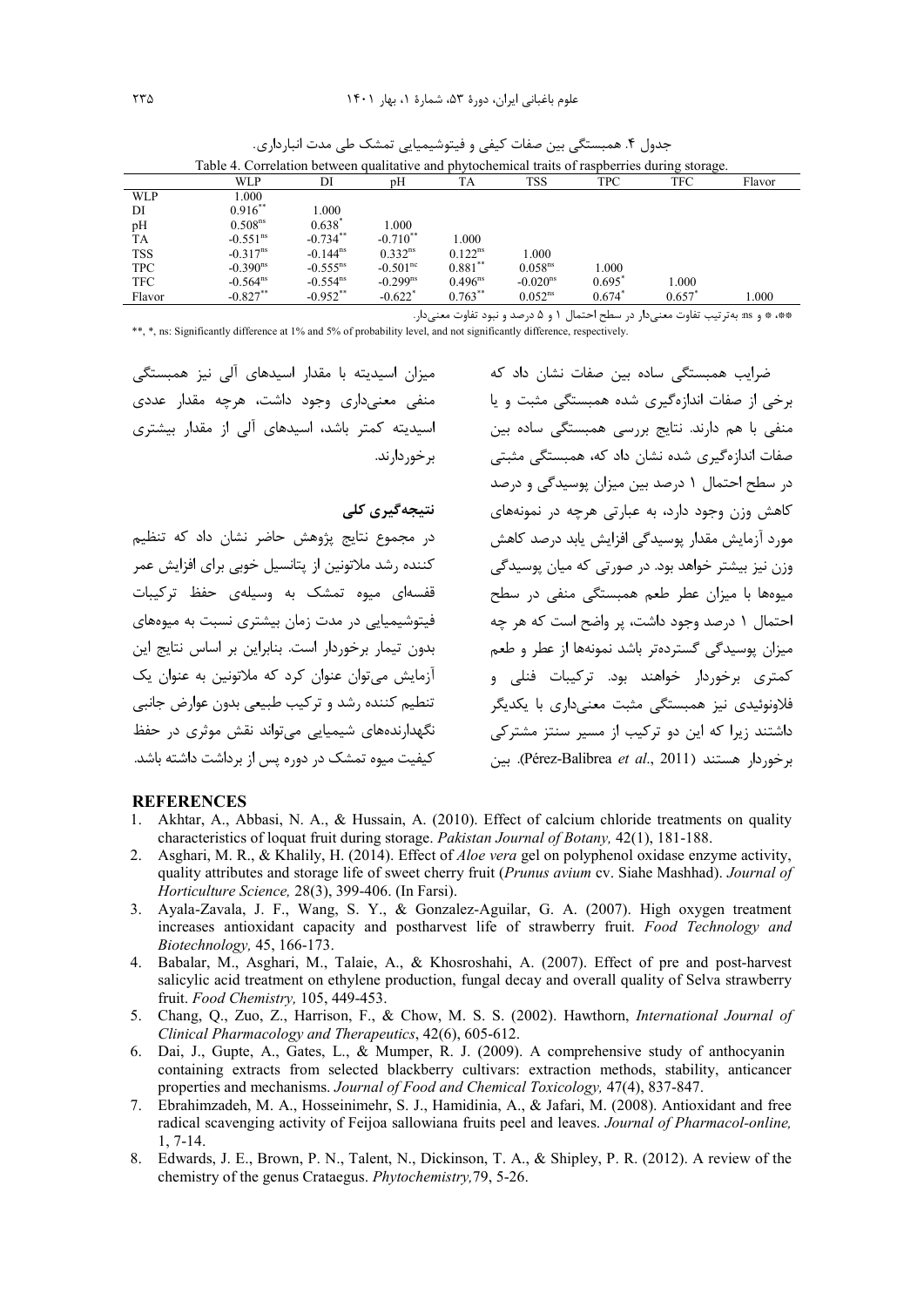- 9. Gao, H., Lu, Z., Yang, Y., Wang, D., Yang, T., Cao, M., & Cao, W. (2018 a). Melatonin treatment reduces chilling injury in peach fruit through its regulation of membrane fatty acid contents and phenolic metabolism. *Food Chemistry*, 245, 659-666.
- 10. Gao, H., Zhang, Z. K., Chai, H. K., Cheng, N., Yang, Y., Wang, D. N., & Cao, W. (2016). Melatonin treatment delays postharvest senescence and regulates reactive oxygen species metabolism in peach fruit. *Postharvest Biology and Technology*, 118, 103-110.
- 11. Gao, P., Zhu, Z., & Zhang, P. (2013). Effects of chitosan–glucose complex coating on postharvest quality and shelf life of table grapes. *Carbohydrate Polymers,* 95, 371-378.
- 12. Ishkeh, S.R., Asghari, M., Shirzad, H., Alirezalu, A., & Ghasemi, G. (2019). Lemon verbena (*Lippia citrodora*) essential oil effects on antioxidant capacity and phytochemical content of raspberry *(Rubus ulmifolius* subsp. sanctus). *Scientia Horticulturae*, 248, 297-304.
- 13. Jalili Marandi, R. (2012). *Post-harvest physiology (Handling and storage of fruit, vegetable, ornamental and medicinal plants)*. Publications (SID), p. 593. (In Farsi).
- 14. Janas, K. M., & Posmyk, M. M. (2013). Melatonin, an underestimated natural substance with great potential for agricultural application. *Acta Physiologiae Plantarum,* 35, 3285-3292.
- 15. Khademi, Z., & Ershadi, A. (2013). Postharvest application of salicylic acid improves mesophyll cells*. Canadian Journal of Botany*, 79, 438-443.
- 16. Kim, T. D., Woo, K. C., Cho, S., Ha, D. C., Jang, S. K., & Kim, K. T. (2007). Rhythmic control of AANAT translation by hnRNPQ in circadian melatonin production. *Genes and Development*, 21, 797-810.
- 17. Li, C., Wang, P., Wei, Z., Liang, D., Liu, C., Yin, L., & Ma, F. (2012). The mitigation effects of exogenous melatonin on salinity‐induced stress in *Malus hupehensis*. *Journal of Pineal Research,* 53, 298-306.
- 18. Liu, C., Zheng, H., Sheng, K., Liu, W., & Zheng, L. (2018). Effects of melatonin treatment on the postharvest quality of strawberry fruit. *Postharvest Biology and Technology,* 139, 47-55.
- 19. Marino, B., & Hernandez, A. (2013). Growth conditions determine different melatonin levels in *lupines albus*. *Journal of Pineal Research,* 55, 149-155.
- 20. Masiha, S., Moghadam, M., & Motallebi Azar, A. (2002). *Vegetables breeding (translate)*. No. 1. University of Tabriz Press. 492 pp. (In Farsi).
- 21. Pérez-Balibrea, S., Moreno, D. A., & García-Viguera, C. (2011). Improving the phytochemical composition of broccoli sprouts by elicitation. *Food Chemistry*, 129(1), 35-44.
- 22. Rahemi, M. (2005). *Physiology of postharvest (An introduction to the physiology and handling of fruit, vegetables and ornamental plants).* Fourth Edition, Press Shiraz University, Iran. (In Farsi).
- 23. Rahemi, M. (2008). *Physiology of postharvest*. Publication of Shiraz University. pp. 437. (In Farsi).
- *24.* Rahmanzadeh Ishkeh, S., Asghari, M.R., Shirzad, H., & Alirezalu, A. (2018). Combination effects of lemon essential oil and chitosan nano-emulsion on enzyme activity, antioxidant capacity and phytochemical content of raspberry fruit. *Food Scienec and Technology,* 80(15), 1-15. (In Farsi).
- 25. Reid, M., & Jiang, C. (2012). *Postharvest biology and technology of cut flowers and potted plants. Horticultural Reviews*, Volume 40, First Edition.54 p.
- 26. Shokrollah, F. S., Hajilou, J., Zare, F., Tabatabaei, S., & Naghshiband, H. R. (2012). Effects of calcium chloride and salicylic acid on quality traits and storage life of plum cultivar. *Journal of Food Research (Agricultural Science),* 29(1), 75-85. (In Farsi).
- 27. Sun, Q., Zhang, N., Wang, J., Cao, Y., Li, X., Zhang, H., Zhang, L., Tan, D. X., & Guo, Y. D. (2016). A label-free differential proteomics analysis reveals the effect of melatonin on promoting fruit ripening and anthocyanin accumulation upon postharvest in tomato. *Journal of Pineal Research*, 61, 138-153.
- 28. Tan, D. X., Manchester, L. C., Helton, P., & Reiter, R. J. (2007). Phytoremediative capacity of plants enriched with melatonin. *Plant Signaling and Behavior*, 2, 514-516.
- 29. Tan, D. X., Manchester, L. C., Liu, X. Y., Rosales-Corral, S. A., & Reiter, R. J. (2013). Mitochondria and chloroplasts as the original sites of melatonin synthesis: a hypothesis related to melatonin's primary function and evolution in eukaryotes. *Journal of Pineal Research*, 54, 127-138.
- 30. Trevino- Garza, M. Z., Garcia, S., Del Socorro Flores-Gonzalez, M., & Arevalo-Nino, K. (2015). Edible active coating based on pectin, Pollutant, and chitosan increase quality and shelf life of strawberries (*fragaria ananassa*). *Journal of Food Science,* 80, 1823-1830.
- 31. Vargas, M., Albors, A., Chiralt, A., & Gonzalez-Martinez, C. (2006). Quality of cold-stored strawberries as affected by chitosan-oleic acid edible coatings. *Postharvest Biology and Technology*, 41, 164-171.
- 32. Vargas, M., Pastor, C., Chiralt, A., Mc Clements, D. J., & Gonzalez-Martinez, C. (2008). Recent advances in edible coatings for fresh and minimally processed fruits. *Critical Reviews in Food Science and Nutrition*, 48(6), 496-511.